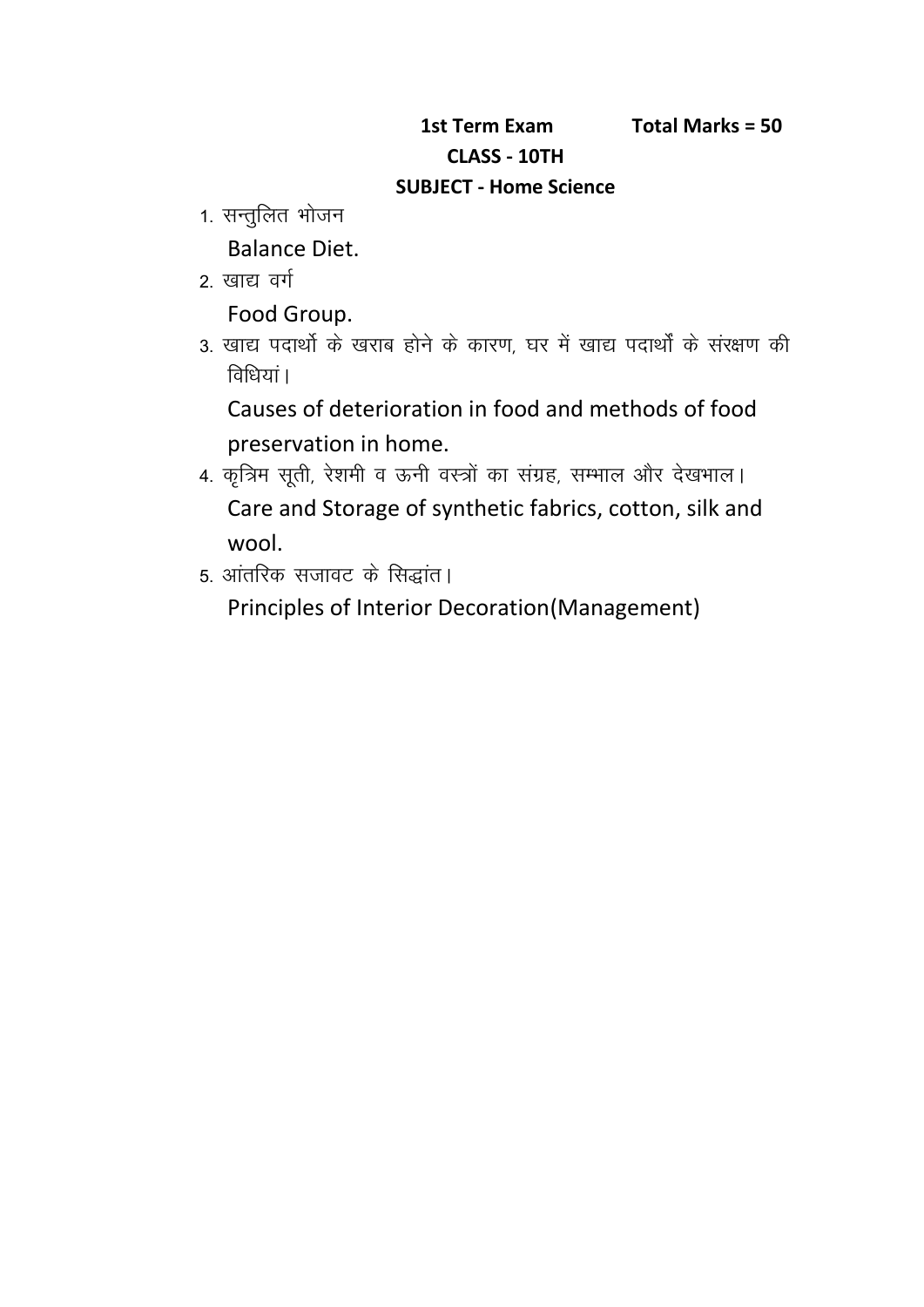## **SUBJECT - Home Science**

- and Term Exam Total Marks = 50<br>CLASS 10TH<br>6. उपयुक्त फर्नीचिर व सजावट की साधारण वस्तुओं का चुनाव, रंगों का मेल,<br>पुष्प विन्यास व चित्रों को सजाने की व्यवस्था। **2nd Term Exam Fo**<br>CLASS - 10TH SUBJECT - Home Science<br>उपयुक्त फर्नीचिर व सजावट की साधारण वस्तुओं का चुनात्<br>पुष्प विन्यास व चित्रों को सजाने की व्यवस्था।<br>Selection of suitable furniture and simple arti Selection of suitable furniture and simple articles of decoration, colour combination arrangement of flowers and decorating pictures. पुष्प विन्यास व चित्रों को सजाने की व्यवस्था।<br>Selection of suitable furniture and simple articles of<br>decoration, colour combination arrangement of flowers<br>and decorating pictures.<br>7. शिशु विकास के सिद्धांत (शिशु का शारीरि
- Principles of child development(Physical and emotional need of growing child) and decorating pictures.<br>7. शिशु विकास के सिद्धांत (शिशु का शारीरिक और संवेगात्मक विकास।<br>Principles of child development(Physical and emotional<br>need of growing child)<br>8. आदतों का निर्माण, भोजन सम्बन्धी, निद्रा, शौचादि व्य 7. शिशु विकास के सिद्धांत (शिशु का शारीरिक और संवेगात्मक विकास।<br>Principles of child development(Physical and emotior<br>need of growing child)<br>8. आदतों का निर्माण, भोजन सम्बन्धी, निद्रा, शौचादि व्यायाम व खेल सम्<br>आंदते।
- 

Formation of Habits (eating, sleeping, Excretion, exercise and play habits) 8. आदतों का निर्माण, भोजन सम्बन्धी, निद्रा, शौचादि व्यायाम व खेल सम्बन्धी<br>आंदते।<br>Formation of Habits (eating, sleeping, Excretion, exercise<br>and play habits)<br>9. भोजन सम्बन्धी आदते।

Eating habits.